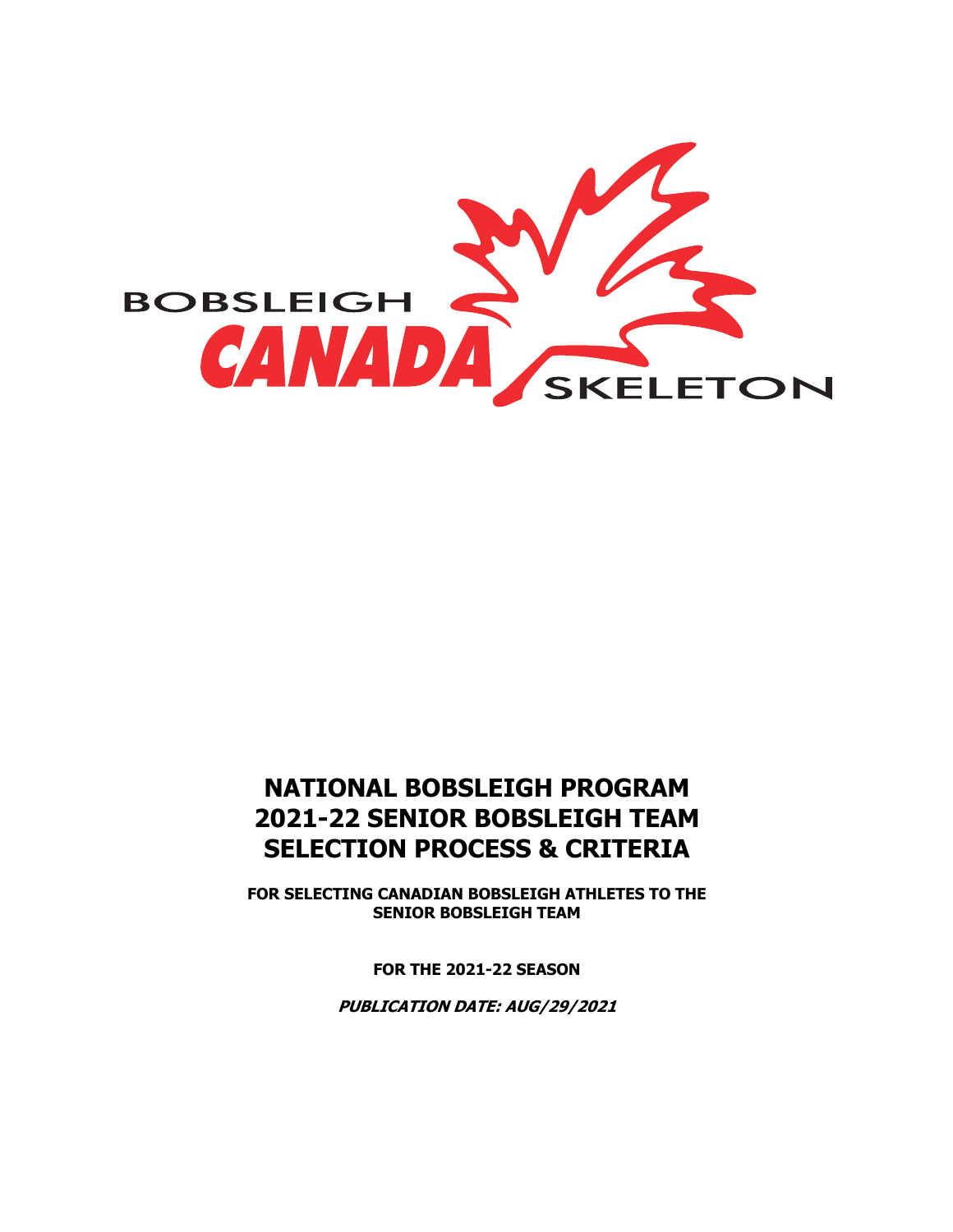

## **PURPOSE**

This **Bobsleigh Canada Skeleton (BCS)** National Bobsleigh Program (NBP) Senior Bobsleigh Team (SBT) Selection Process & Criteria (SP&C) outlines the process & criteria by which athletes become eligible and are nominated for selection to the SBT as part of the NBP.

This SBT SP&C has been designed in alignment of BCS' Mission:

### **Bobsleigh CANADA Skeleton develops World and Olympic Champions.**

In keeping with BCS' Mission, fairness, equal opportunity and the desire to field competitive teams for international competition are the Guiding Principles of this SBT SP&C, which are based on the latest information available to BCS.

## **SPECIAL NOTE REGARDING COVID-19 PANDEMIC**

The circumstances of the COVID-19 pandemic and delays in receiving vital information regarding qualification for the 2022 Olympic Winter Games has delayed the finalization and publication of this SBT SP&C.

The COVID-19 pandemic continues to impact BCS activities, including but not limited to the unavailability of on-ice domestic competition opportunities prior to the beginning of the 2021-22 season.

This SBT SP&C has been developed under the unusual, evolving and unforeseen circumstances of the global COVID-19 pandemic, following extensive consultations and discussions in keeping with BCS's Mission, the Guiding Principles set out herein to provide a fair and transparent process and with a view to, where possible, allow athletes the opportunity to earn SBT positions within the context of the particularities of this season.

BCS reserves the right to modify this published SBT SP&C based on the best available information going forward. Any modifications will be made promptly and will be communicated to all affected parties by email and posted on the BCS website as soon as reasonably possible.

### **POLICY AUTHORITY AND QUESTIONS**

Any questions regarding this SBT SP&C, its interpretation or application shall be directed to the High Performance Director in writing.

### **ATHLETE ACKNOWLEDGEMENT**

By participating in the NBP SBT Selection Process, Athletes accept and agree to be bound by this SBT SP&C and other BCS policies, as applicable, which can be found on the BCS website: https://www.bobsleighcanadaskeleton.ca/en/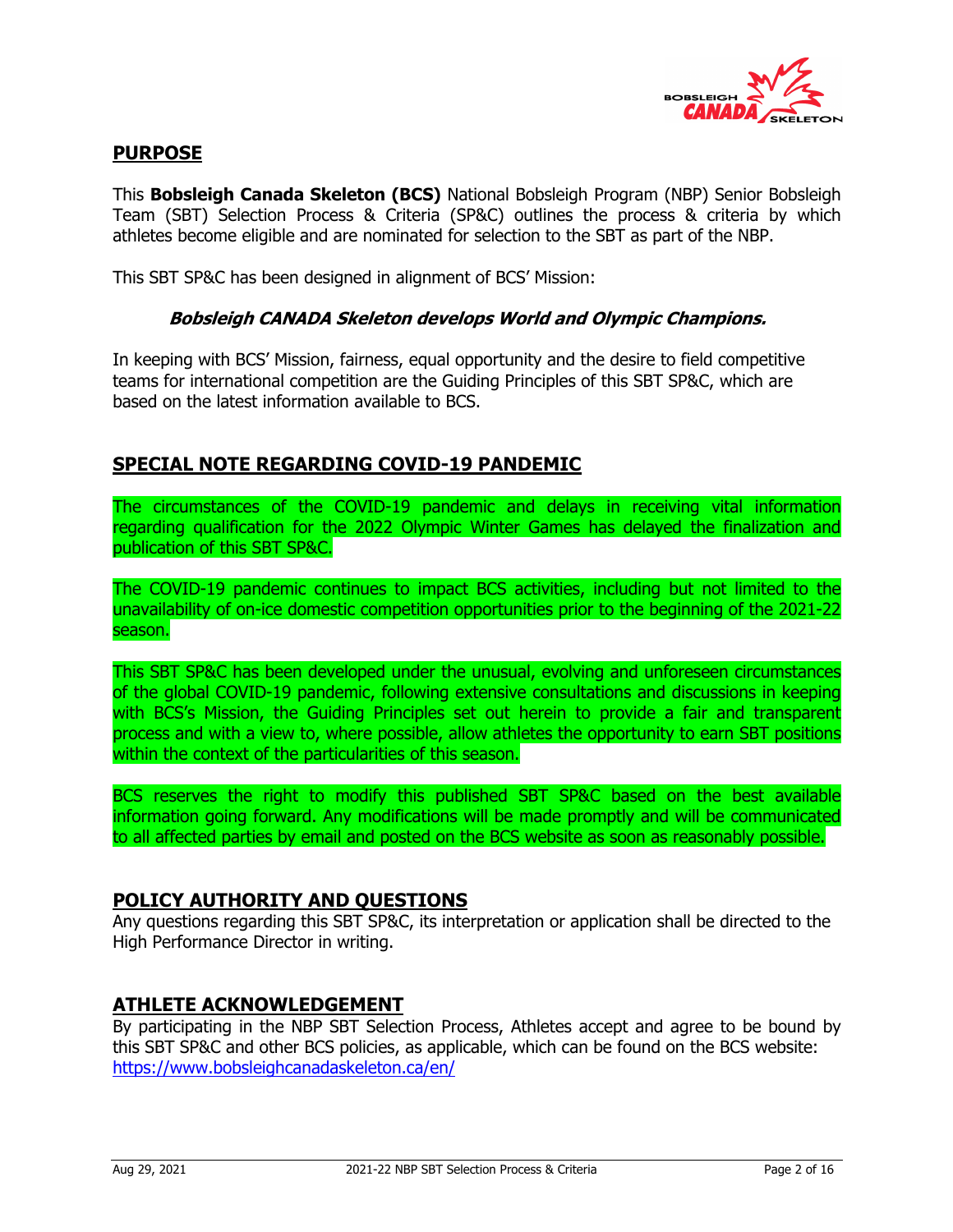

Note: Other technical staff and/or key personnel, as applicable, may be consulted from time to time and/or invited to participate

## **1. DECISION MAKING AUTHORITY**

#### **1.1. HIGH PERFORMANCE COMMITTEE (HPC)**

#### **1.1.1. Composition of the HPC**

The HPC will be comprised of:

• High Performance Director (HPD);

- *i* in the meetings and if any named member is<br>• NBP High Performance Manager (HPM); and not available, a replacement may be
- NBP Head Coach (HC).

#### **1.1.2. Responsibilities of the HPC**

not available, a replacement may be designated, at the sole discretion of the HPD.

The HPC is the sport technical body that is responsible for reviewing, evaluating and discussing the relevant nomination factors to assist the HPD in making nomination(s) to the Selection Committee, including but not limited to the following:

- the number of IBSF quota places qualified and allocated to BCS;
- the pool of NBP athletes with respect to eligibility, qualification and consideration of nominations; and/or
- the use of discretion, if applicable, in accordance with this SBT SP&C.

#### **1.2. RESPONSIBILITIES OF THE HPD**

In addition to other responsibilities of the HPD as set out herein or otherwise, the HPD is responsible for:

- chairing the HPC;
- interpreting and applying these SBT SP&C;
- establishing and consulting with the HPC;
- confirming the number of IBSF quota spots qualified by BCS;
- considering the pool of NBP athletes with respect to eligibility, qualification, and nomination;
- nominating eligible athletes to the SC for review and ratification;
- discussing and reviewing with the SC the list of eligible athletes; and/or
- notifying the athletes of the confirmation of their selection to the SBT.

## **1.3. SELECTION COMMITTEE (SC)**

#### **1.3.1. Composition of the SC**

The SC will be comprised of:

- BCS Board Member (Chair);
- BCS Chief Executive Officer;
- High Performance Director;
- Athletes Representative Skeleton; and
- Independent participant.

Note: At the sole discretion of the Chair:

- If any named member is not available. a replacement may be designated; and
- Other technical staff and/or key personnel, as applicable, may be invited to participate in a portion of the SC's meeting(s).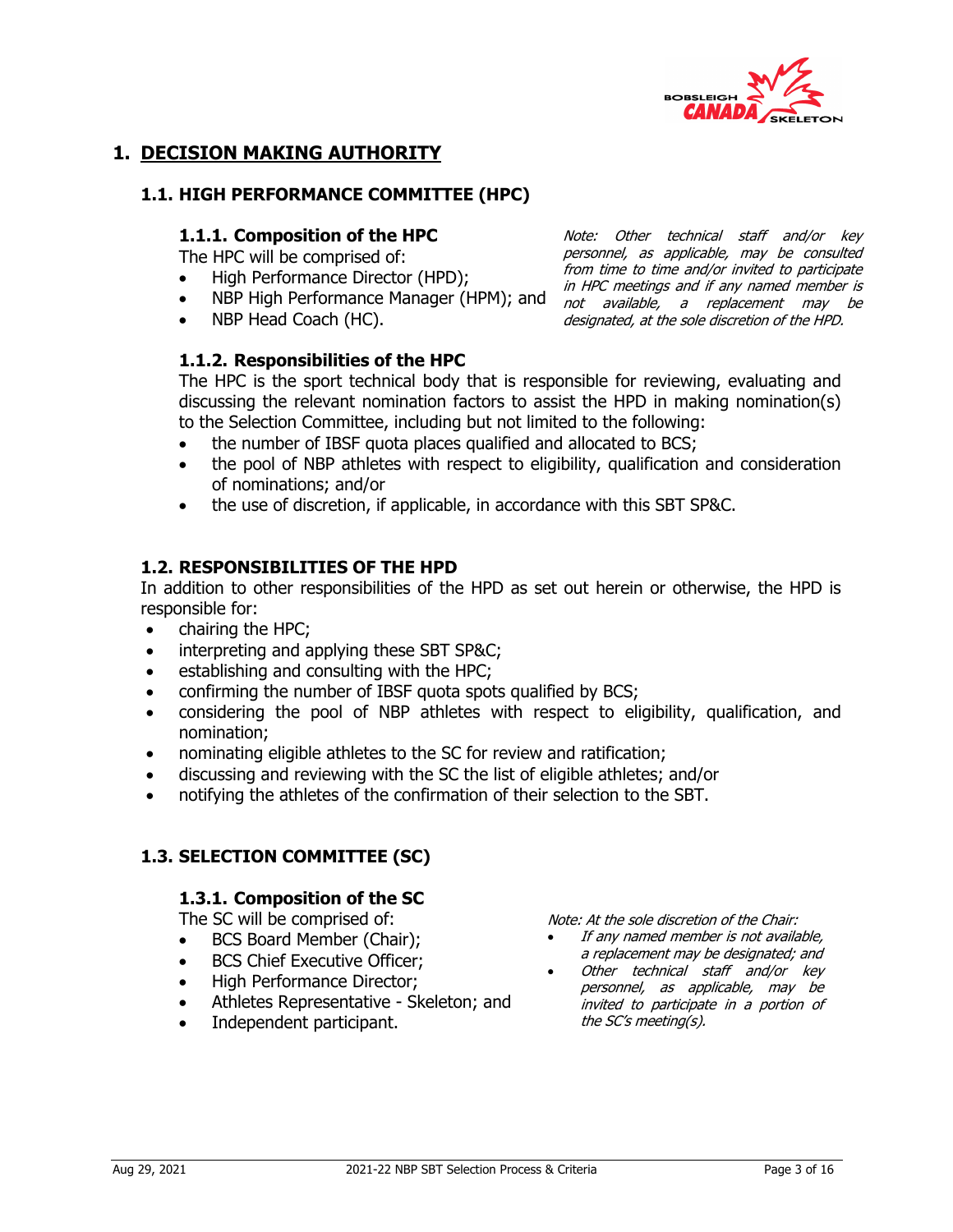

## **1.3.2. Responsibilities of the SC**

The SC shall review this SBT SP&C, the nomination(s) of the HPD, any supporting information presented by the HPD and/or such other information as the SC may deem appropriate, and make such enquiries of the HPD and/or invited persons (as specified herein), in order to review such nomination(s) and to ensure that the nomination(s) are in accordance with this SBT SP&C and ratify the nomination(s) for selection to the SBT.

## **2. IBSF PARTICIPATION QUOTA**

|                             | <b>WOMEN'S BOBSLEIGH QUOTA</b>   |                             | <b>MEN'S BOBSLEIGH QUOTA</b> |                           |  |  |  |  |  |  |
|-----------------------------|----------------------------------|-----------------------------|------------------------------|---------------------------|--|--|--|--|--|--|
| <b>IBSF CIRCUIT</b>         | <b>Women's</b><br><b>Monobob</b> | 2-Woman<br><b>Bobsleigh</b> | 2-Man<br><b>Bobsleigh</b>    | 4-Man<br><b>Bobsleigh</b> |  |  |  |  |  |  |
| World Cup<br>(WC)           |                                  |                             |                              |                           |  |  |  |  |  |  |
| North American Cup<br>(NAC) |                                  | 4                           |                              |                           |  |  |  |  |  |  |
| Europa Cup<br>EC)           |                                  |                             |                              |                           |  |  |  |  |  |  |

For the 2021-22 season, BCS has qualified the following IBSF participation quotas:

**Note: For the purposes of this SBT SP&C, the "disciplines" are Women's Bobsleigh and Men's Bobsleigh.** 

## **3. ELIGIBILITY**

### **3.1. GENERAL**

To be eligible for nomination to the SBT, at all times throughout the SBT Selection Process, candidates must fulfill the following conditions:

- i) If a candidate is:
	- (1) a National Team Athlete, be in good standing as such; or
	- (2) if an Athlete is not a National Team Athlete but is a member of the candidate's respective PSO, be in good standing as such;
- ii) unless a written exemption is requested by the Athlete to, and granted by, the HPD in advance, have participated in and/or competed in all required events, camps and/or competitions in the 2020-21 and 2021-22 Seasons to which the athlete was selected to participate, including:
	- (1) NBP camps;
	- (2) Canadian Championships;
	- (3) International Competitions (OWG / WCh / WC / ICC / NAC and/or EC); and
	- (4) Such other mandatory events as may be notified to the athlete from time to time in advance;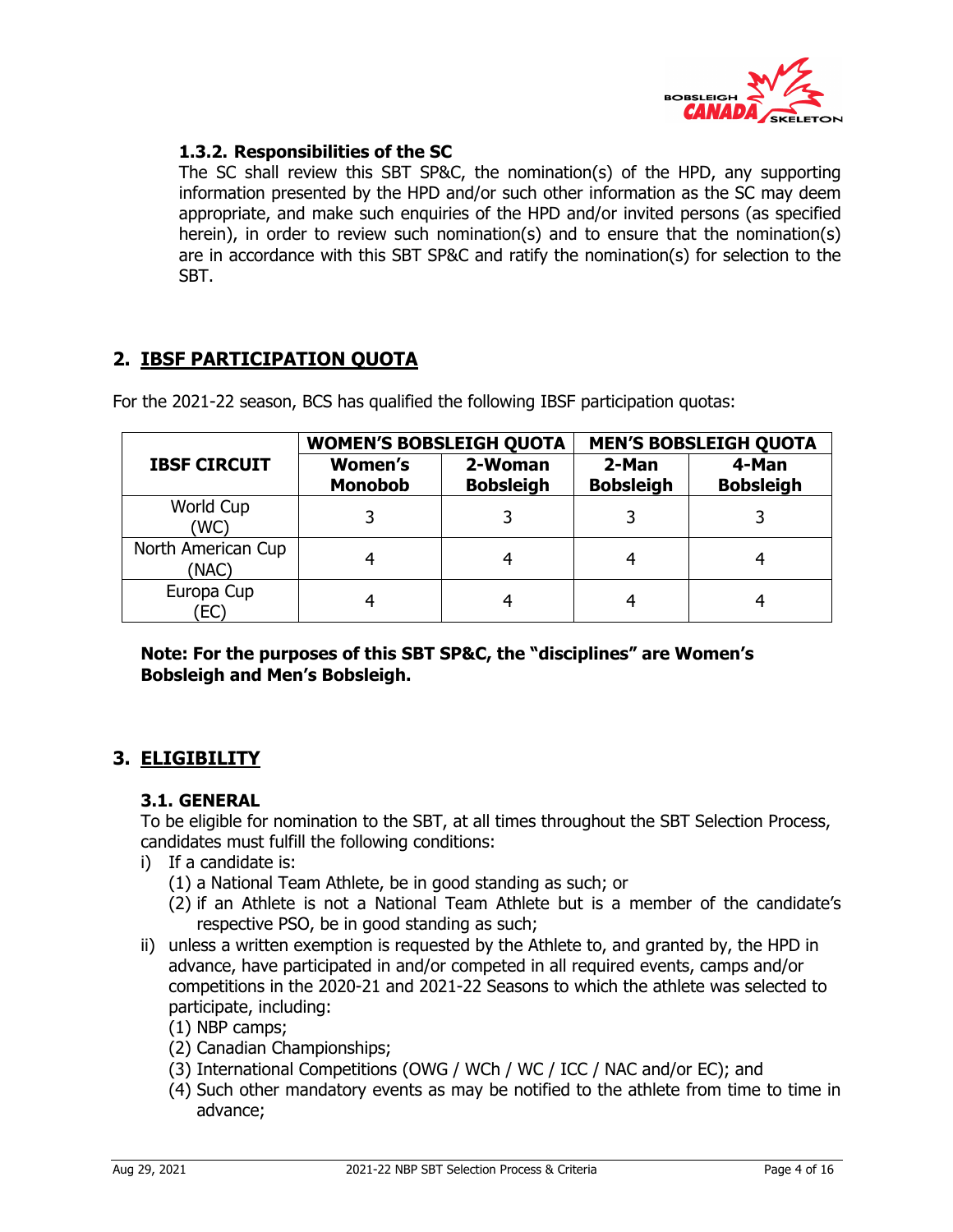

- iii) have paid all outstanding fees owing to BCS;
- iv) have a passport valid for a period of at least 6 months beyond the end of the current Season (means the 12 month period from April 1st through March 31st annually);
- v) meet the eligibility requirements to obtain a Canadian IBSF e-license;
- vi) not have a current sanction imposed resulting from an anti-doping rule violation;
- vii) have demonstrated, to the satisfaction of the HPC, on-ice sliding proficiency;
- viii)confirm, if requested, to the satisfaction of the HPC, their health status as Competitive Ready, as set out in **section 8**; and
- ix) be in compliance with all relevant IBSF, Canadian Olympic Committee (COC) and International Olympic Committee (IOC) requirements for eligibility to compete representing Canada at the 2022 Beijing Olympic Winter Games.

Note: For the avoidance of doubt, to be a National Team Athlete in good standing with BCS, the candidate must be fulfilling all obligations of National Team Athlete status at all material times, including but not limited to having a valid fully executed BCS Athlete Agreement, committed to BCS or BCS approved programming, including but not limited to the athlete's Individual Performance Plan (IPP), as applicable, paid all outstanding fees owing to BCS and fulfilling such other associated obligations from time to time.

## **3.2. SPORT PERFORMANCE(S) - PILOTS & CREW**

In addition to meeting the eligibility requirements as per **section 3.1**, at the time of nomination to the SC, to be eligible for nomination for selection to the SBT, candidates must have met either the SBT Performance Standard and/or the NBP Push Standard, as set out below:

(a) SBT Performance Standard

The SBT Performance Standard is having achieved a top 8 result, in any of their respective Olympic discipline(s), at the Olympic Winter Games or World Championships in either of the previous 2 Seasons to the current Season.

Athletes who have met the SBT Performance Standard, but have not met the NBP Push Standard, are required to have their health status confirmed, to the satisfaction of the HPC, as Competitive Ready through consultation with the BCS Integrated Support Team (IST).

SBT Performance Standard exemptions may be considered on a case-by-case basis by the HPC for Pilots who have not met the SBT Performance Standard due to injury, but have had their health status confirmed as Competitive Ready, to the satisfaction of the HPC, through consultation with the BCS Integrated Support Team (IST). Such exemption(s) will be made by the HPC in its sole discretion, in accordance with this SBT SP&C, and ratified by the SC.

(b) NBP Push Standard

Have met their respective NBP Push Standard (**Table 1**) at any of the NBP Testing Opportunities during the SBT-QP.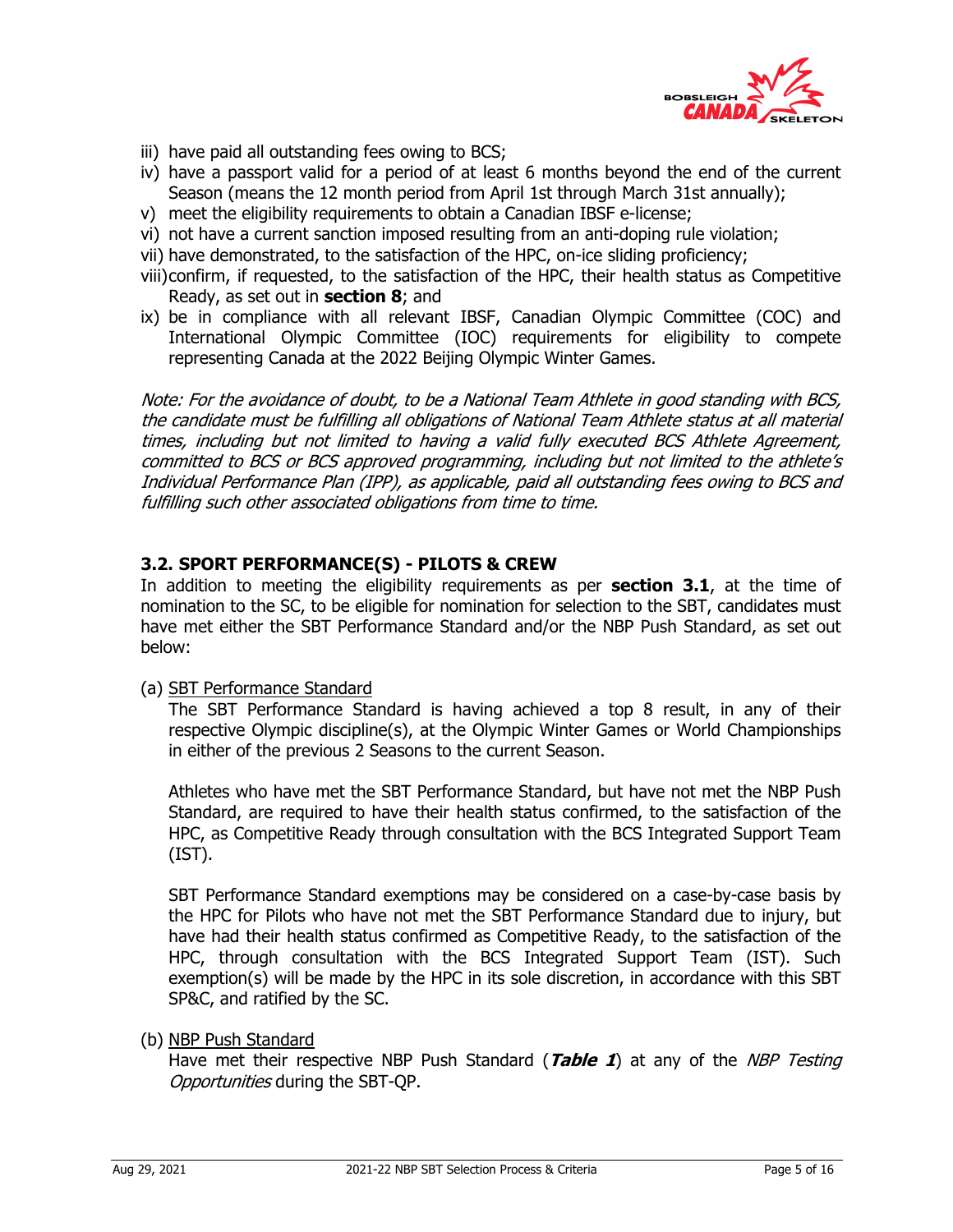

|        | NBP Push Standard - Pilots | NBP Push Standard - Crew |        |                 |  |  |  |  |  |
|--------|----------------------------|--------------------------|--------|-----------------|--|--|--|--|--|
| Men:   | $\leq$ 5.20 sec            |                          | Men:   | $\leq$ 5.15 sec |  |  |  |  |  |
| Women: | $\leq 5.60$ sec            |                          | Women: | $\leq$ 5.55 sec |  |  |  |  |  |

**Table 1**

## **3.3. PILOT EXPERIENCE**

In addition to meeting the eligibility requirements as per **sections 3.1 and 3.2**, at the time of nomination to the SC, to be eligible for nomination for selection to the SBT, Pilots must be eligible to compete on the IBSF World Cup (WC) under the current IBSF rules and, unless a written exemption is granted by the HPD in advance, have previously competed on all of the tracks scheduled for the current Season's IBSF WC Circuit.

## **4. QUALIFICATION PERIOD**

The SBT SP&C qualification period (SBT-QP) shall be: **July 1st, 2021 to October 31st, 2021.**

## **5. SBT SELECTION PROCESS & CRITERIA**

By the completion of the SBT-QP, and in accordance with the responsibilities set out in this SBT SP&C, the HPD shall, following consultation with the HPC, nominate eligible athletes to the SC for selection to the SBT.

For the avoidance of doubt, the HPD, at his/her sole discretion, may nominate some or all of the eligible athletes to the SC for selection to the SBT prior to the end of the SBT-QP.

### **5.1. SBT NOMINATIONS PRIORITY - PILOTS**

### **5.1.1.** Maximum Number of Pilots

The maximum number of Pilots that may be selected to the SBT and designated an SBT Position, **Appendix B**, is the number of Canadian WC quota spots, per discipline, as set out in **section 2.**

For the avoidance of doubt, BCS may select fewer Pilots than the number of WC quota spots. The number of SBT Positions to be filled shall be determined at the sole discretion of the HPD, in consultation with such other BCS staff as may be appropriate, considering such factors as may be deemed appropriate, including but not limited to budget constraints, NBP strategies, World Championships and/or Olympic qualification and other factors, as applicable.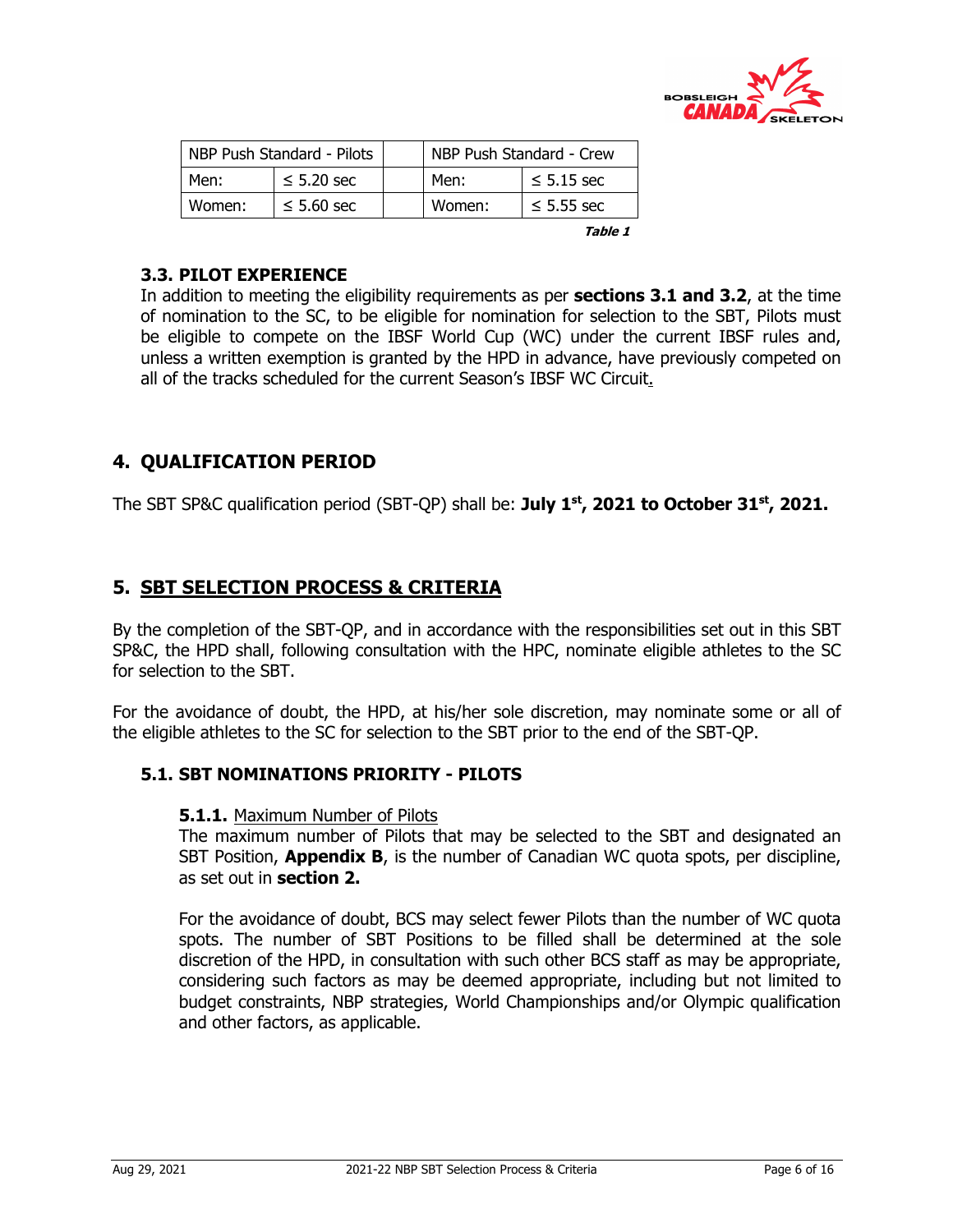

## **5.1.2.** SBT Pre-Selection - Pilots:

A maximum of one (1) eligible Pilot, per discipline, who have met the following performance results may be eligible for Pre-Selection to the SBT based on the following priority:

- (a)  $1<sup>st</sup>$  Place 2021 World Championships
- (b)  $2^{nd}$  Place 2021 World Championships
- (c)  $3<sup>rd</sup>$  Place 2021 World Championships
- (d)  $1<sup>st</sup>$  Overall 2020-21 IBSF WC Ranking
- (e) 2nd Overall 2020-21 IBSF WC Ranking
- (f)  $3<sup>rd</sup>$  Overall 2020-21 IBSF WC Ranking

### **5.1.3.** SBT Nominations - Pilots:

After the completion of the Pilot Push Testing Evaluation (PPTE), **Appendix A**, and no later than the completion of the SBT-QP, in accordance with this SBT SP&C, eligible athletes shall be nominated to the SC as Pilots according to **Tables 1 & 2** in **Appendix B.**

### **5.2. SBT NOMINATIONS PRIORITY - CREW**

#### **5.2.1.** Maximum Number of Crew

The maximum number of Crew that may be selected to the SBT is at the sole discretion of the HPC, considering such factors as it may deem appropriate.

#### **5.2.2.** SBT Nominations - Crew

By the completion of the SBT-QP, eligible athletes shall be nominated to the SC as Crew at the sole discretion of the HPD, in consultation with the HPC, in accordance with this SBT SP&C.

#### **5.2.3.** SBT Nominations - Alternate Crew

By the completion of the SBT-QP, eligible athletes may be nominated to the SC as Alternate Crew at the sole discretion of the HPD, in consultation with the HPC, in accordance with this SBT SP&C. Eligible athletes nominated as Alternate Crew are not required to meet the NBP Performance Standard or NBP Push Standard as set out in **section 3.2.**

### **5.3. FINAL SELECTION PROCESS**

### **5.3.1. Review & Ratification by the SC**

Following the nomination(s) from the HPD, the SC will convene, review and ratify the nomination(s) for selection to the SBT in accordance with its responsibilities as set out in this SBT SP&C.

If for any reason, the SC does not ratify the nomination(s), the SC shall return the matter to the HPD for re-consideration and re-nomination to the SC for ratification.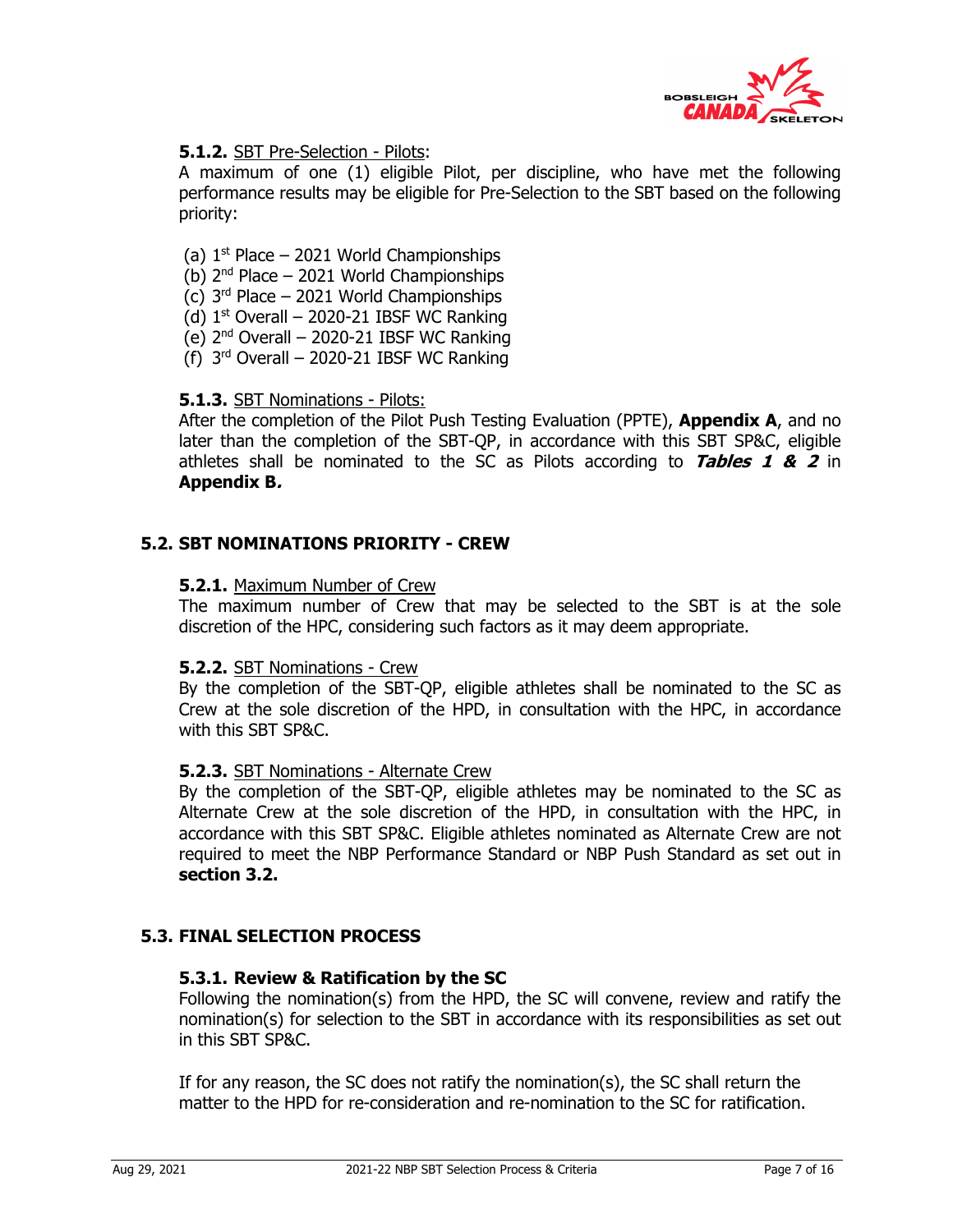

For the avoidance of doubt, the HPD may amend the nomination(s) with or without consultations of the HPC, throughout the review process until such time as the nomination(s) are ratified by the SC.

## **5.3.2. Selection Confirmation**

Following ratification of the nomination(s), eligible athletes must complete the following in order to confirm their selection to the SBT and extend or acquire (as applicable) National Team Athlete status:

- (a) have a valid fully executed BCS Athlete Agreement (Term: Nov 1, 2021 Jun 30, 2022);
- (b) commit to BCS or BCS approved programming, including but not limited to an IPP, as applicable;
- (c) complete all necessary administrative, medical and other forms and documents;
- (d) have paid or pay the BCS National Team Athlete Membership Fee, SBT Athlete Program Fee, as applicable, and all other outstanding fees owing to BCS; and
- (e) fulfill all such other obligations as may be required from time to time.

For the avoidance of doubt, a candidate is not "named" or "selected" to the SBT and does not acquire National Team Athlete status until such time as the requirements in this **section 5.3.2** are completed.

## **6. POST SELECTION IBSF CIRCUIT QUOTA SPOT ALLOCATIONS & RE-ALLOCATIONS & ATHLETE ROTATION & REPLACEMENT**

## **6.1. IBSF CIRCUIT QUOTA SPOT ALLOCATIONS**

### **6.1.1.** WORLD CUP (WC)

The designation of **WC** quota spot allocations are at the sole discretion of the HPC in consultation with such other BCS staff as may be appropriate, in accordance with the individual athletes' development and competition plans and in accordance with Position priority. Such development and competition plans will be made and/or modified by the HPC, in consultation with the athlete, taking into consideration factors, including but not limited to, changes to the IBSF competition calendar, the season and/or long term goals of the individual athlete and/or NBP program, Position Re-Allocation, competitive results, APE score, **Appendix C**, injuries, quota spot strategies, Competitive Readiness, unforeseen circumstances and/or such other factors as the HPC may deem relevant from time to time.

### **6.1.2.** NORTH AMERICAN CUP (NAC) / EUROPA CUP (EC)

The designation of **NAC** and **EC** quota spot allocations are at the sole discretion of the HPD in consultation with such other BCS staff as may be appropriate and designated on a per race basis. NAC and EC quotas will first be designated to BCS athletes.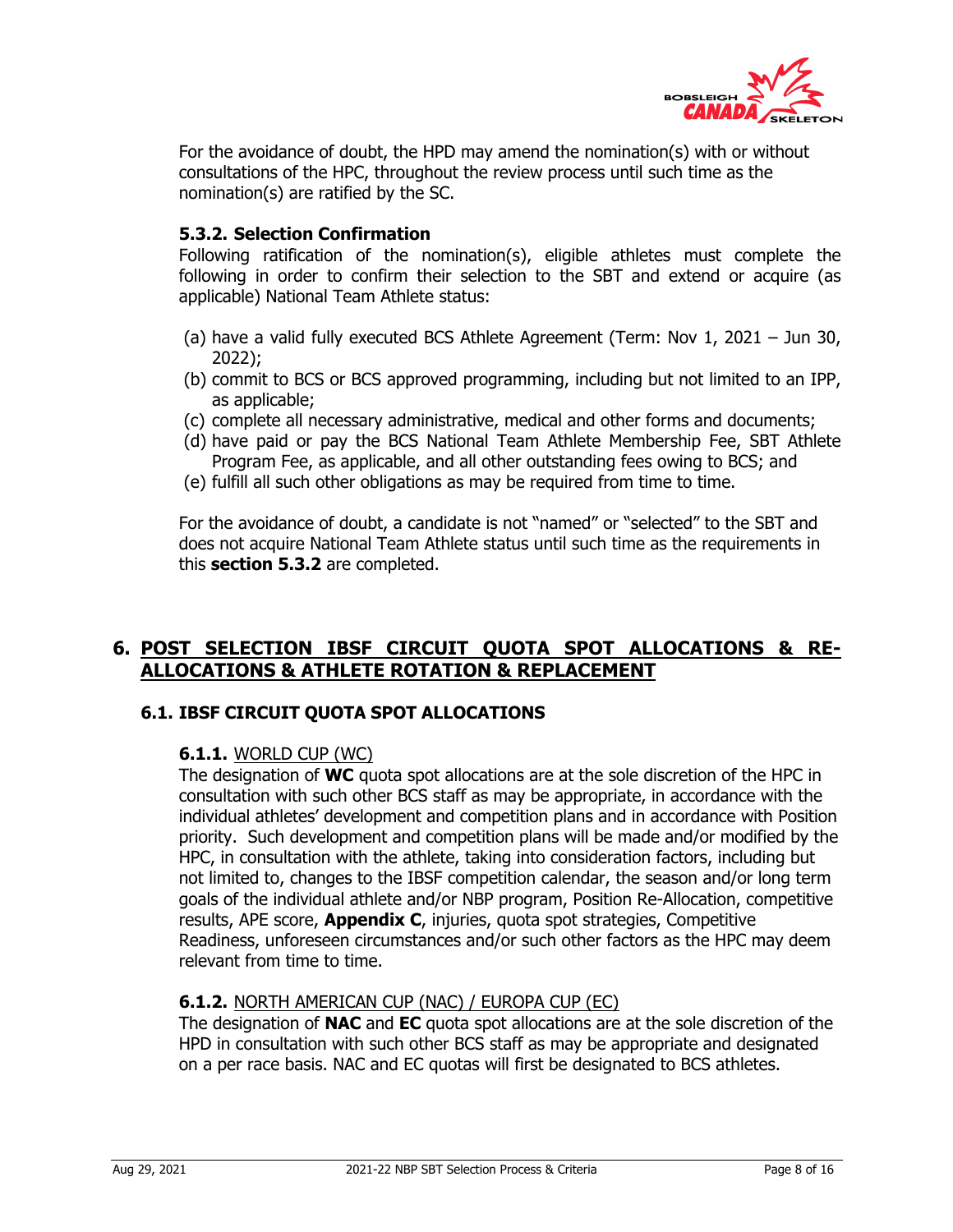

Following designations to BCS athletes, if any quota spots remain BCS may designate such spots to PSO athletes in collaboration with the PSOs: British Columbia Bobsleigh and Skeleton Association (BCBSA), Alberta Bobsleigh Association (ABA), Ontario Bobsleigh & Skeleton Association (OBSA), Bobsleigh Skeleton Québec (BSQ).

For the avoidance of doubt, such allocations shall not be ratified by the SC.

Note: BCS, at its sole discretion, reserves the right to modify the number of quota spots filled on each of the circuits (WC, NAC, and/or EC) at any time throughout the competitive season including but not limited to not filling all quota spots on any circuit or in any competition at any time.

## **6.2. IN SEASON POSITION RE-ALLOCATION**

BCS may, at its sole discretion, re-allocate designated SBT Positions and/or re-assign Pilots to different competition circuits (WC, NAC, and/or EC) at certain times in the competitive season. For avoidance of doubt, all competitive results may be taken into consideration for the purposes of In Season Re-Allocation.

## **6.3. ATHLETE ROTATION & REPLACEMENT**

Following ratification of selection and throughout the competitive Season, the HPC, as applicable, reserves the right, to rotate and/or replace Pilots and/or Crew including but not limited to:

- (a) Changing and/or rotating Pilots and/or Crew (individually or as a team) between Pilots and/or circuits (WC, NAC and/or NAC);
- (b) Replacing individual Pilots on the SBT with other eligible Pilots;
- (c) Replacing individual Crew and/ Alternate Crew on the SBT with other eligible Crew;
- (d) Such other changes as may be appropriate from time to time.

Note: Rotation(s) and/or change(s) shall be made in keeping with the Purpose and Guiding Principles set out herein. For clarity, the nature of the sport of bobsleigh frequently requires changes and/or rotations of Pilots and/or Crew in the regular conduct of training and/or competition for reasons of performance, injury, safety and/or other factors. Such changes and/or rotations are the responsibility of the NBP-HC for the SBT, in consultation with the HPC, time an/or circumstances permitting.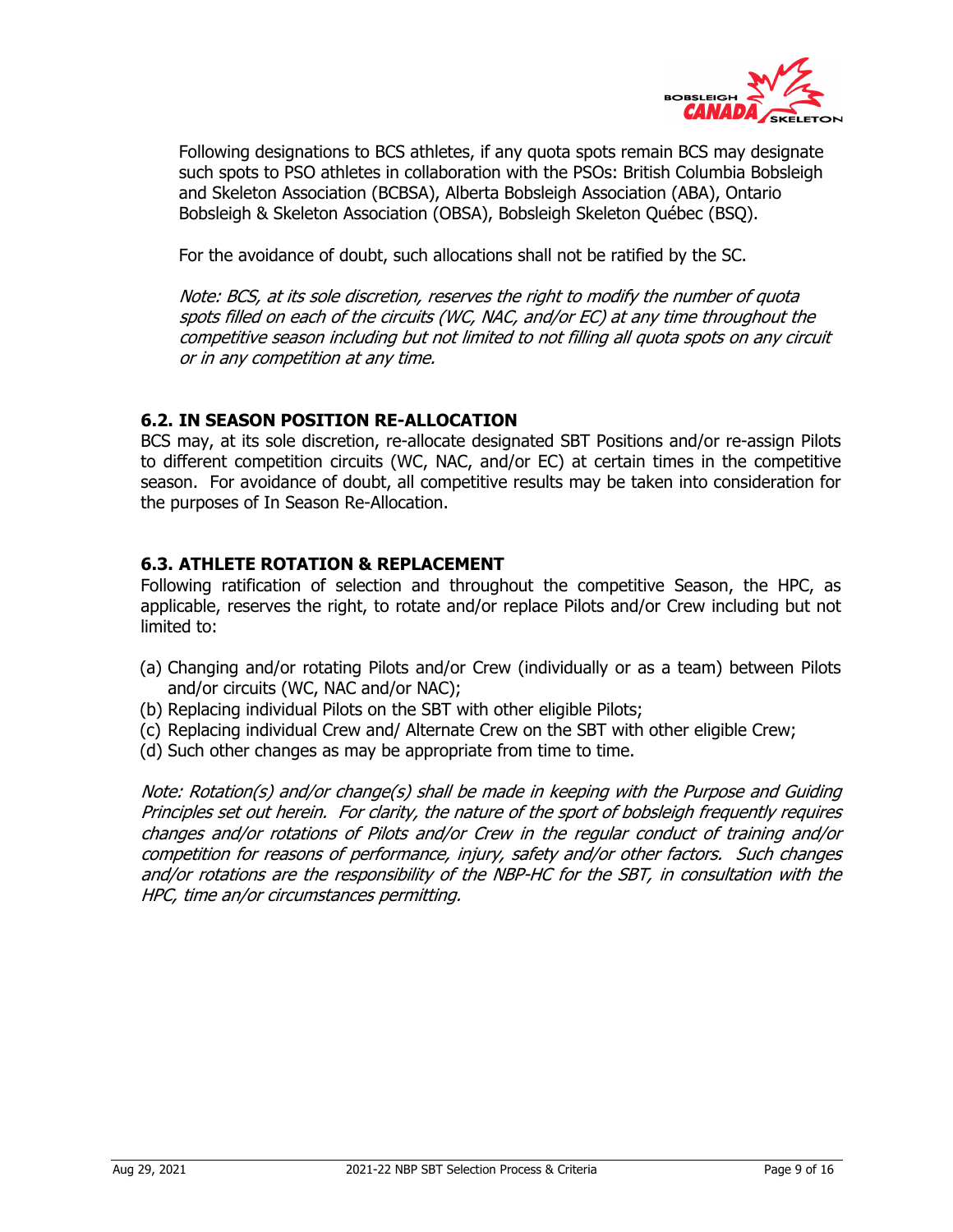

## **7. UNFORSEEN CIRCUMSTANCES & USE OF DISCRETION**

## **7.1. CIRCUMSTANCES**

In addition to the specific circumstances set out in this SBT SP&C, it may be appropriate for BCS to use or consider using discretion. In determining whether to use discretion and the application of any discretion used, it shall be done in keeping with the Purpose and Guiding Principles set out herein as well as in the event of the following non-exhaustive circumstances:

- (a) Injury or long term sickness resulting in missed NBP Testing Opportunities and/or ERS Race(s) and/or IBSF Competitions and/or other events;
- (b) In the event of a tie that is not broken;
- (c) "Acts of God" adverse weather conditions or other external factors resulting in modified or cancelled *BCS Testing Opportunities* and/or ERS Race(s) and/or other events;
- (d) "IBSF Rulings" decisions made by the IBSF which impact the nations rankings or athlete results or qualification standards; and/or
- (e) Such other circumstances and/or events that in the determination of the SC and/or HPD and/or HPC, as appropriate, warrants the use of discretion, as set out in this SBT SP&C herein.

## **7.2. FACTORS TO BE CONSIDERED**

In the event BCS uses discretion, the SC and/or HPC and/or HPD may consider all relevant factors achieved during the SBT-QP including but not limited to the following:

- (a) Performance Score Rubric, **Appendix D**; and/or
- (b) Performance Indicators including but not limited to the following:
- Athletic Testing/APE results;
- Individual/Team Push Testing/Evaluation results;
- Competitive experience and results;
- Competitive Readiness;
- Sliding competency including but not limited to demonstrated driving knowledge and skill, pushing and loading technique, riding position and/or other related technical proficiencies contributing to optimal start and on track speeds;
- Number of Crew required based on the number of Pilots nominated for selection to the SBT;
- ERS results, as applicable; and/or
- Commitment to a BCS approved IPP, as applicable.

For the avoidance of doubt, no particular factor, including but not limited to the Performance Score Rubric and/or the Performance Indicators will be determinative in the use of discretion. Other factors may be considered as deemed appropriate in the circumstances.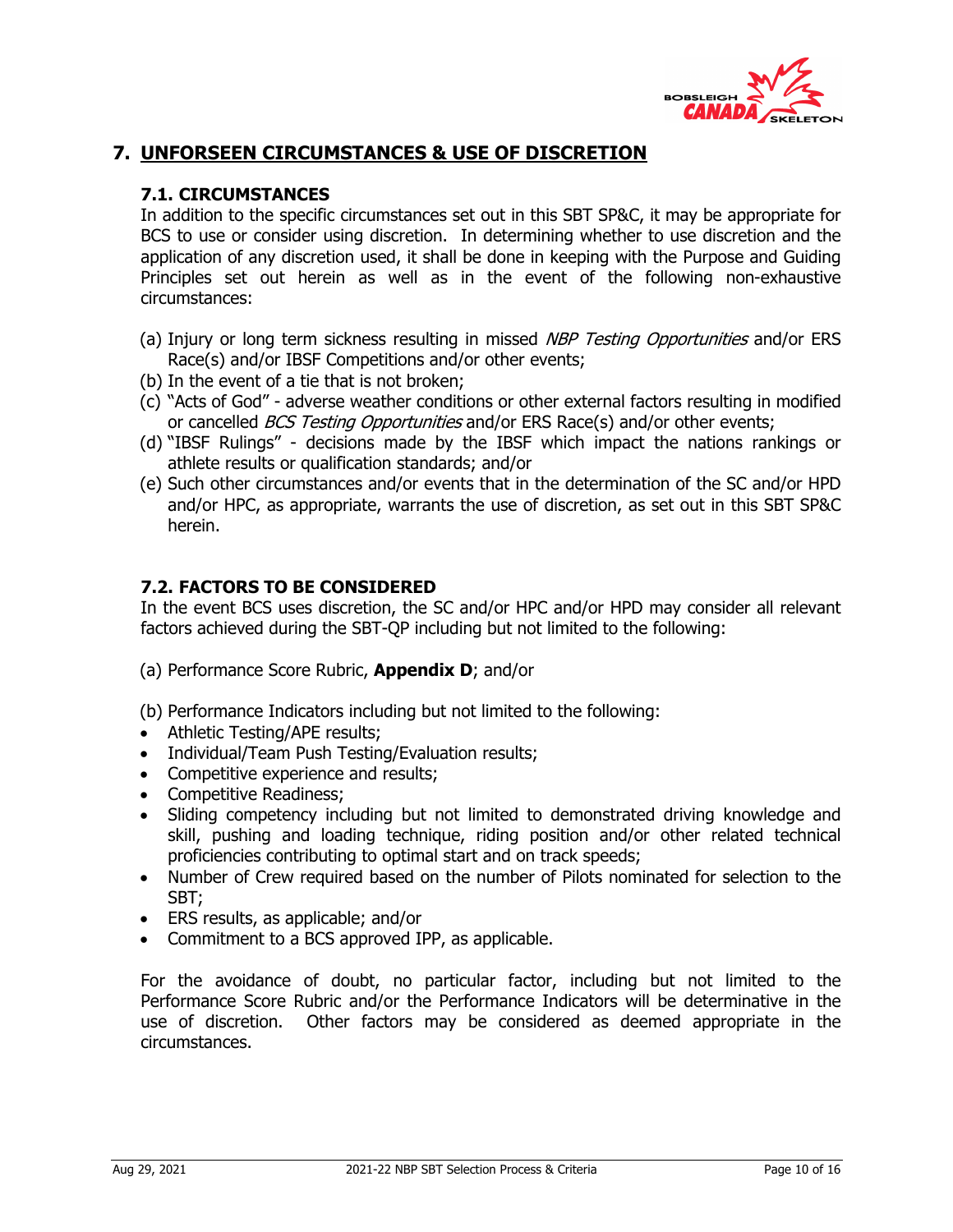

## **8. INJURY / ILLNESS / COMPETITIVE READINESS**

Throughout the SBT-QP and nomination process, athletes are required to maintain Competitive Readiness and to immediately report any injury, illness, or change in training that could affect their ability to compete at their highest level during the 2021-22 Season.

Athletes must notify the HPD in writing of any injury, illness or change in training without delay.

"**Competitive Readiness**" is defined as: the ability of the athlete to achieve equal or superior performance(s) during the SBT-QP at *NBP Testing Opportunities* and through the 2021-22 Season, as compared to the athlete's personal bests in relation to factors as set out in **section 7.2** and/or performance benchmarks identified through the IPP process, as applicable.

#### **Health & Competitive Readiness Assessment**

All athletes may, at the BCS Medical Lead's and/or the HPC's discretion, have their health status assessed by the BCS Medical Lead or designate.

The final decision on Competitive Readiness will be made by the HPC, in its sole discretion, using such available information as the HPC deems appropriate, including but not limited to: performance results and progress throughout the SBT-QP, the suitability of the training and commitment to the athlete's IPP, fitness and other Competitive Readiness indicators, submitted medical documentation, consultation with relevant personnel, and/or any other relevant performance related information.

### **8.1. Injury, Illness & Not Competitive Ready PRIOR TO Nomination to the SC**

In the event that an athlete is deemed injured, ill or not Competitive Ready prior to the nomination by the HPD to the SC, the HPD, in consultation with the BCS Team Physician and such other persons as the HPD may deem appropriate in the HPD's sole discretion, shall determine whether the athlete will be sufficiently recovered to compete at their highest level during the 2021-22 Season in order to warrant the athlete's nomination.

Injured, ill or not Competitive Ready athletes may, at the HPD's sole discretion, be subject to a proof of fitness and/or Competitive Readiness test to be determined by the HPD in consultation with HPC. This test will consist of a controlled performance such as a competition or observed test with a predetermined expected outcome. These athletes will not travel with the team until this requirement has been satisfied.

## **9. APPEALS - INTERNAL**

Any dispute in relation to this SBT SP&C shall be conducted in accordance with the BCS Appeals Policy available on the BCS website:

https://www.bobsleighcanadaskeleton.ca/en/team/policies/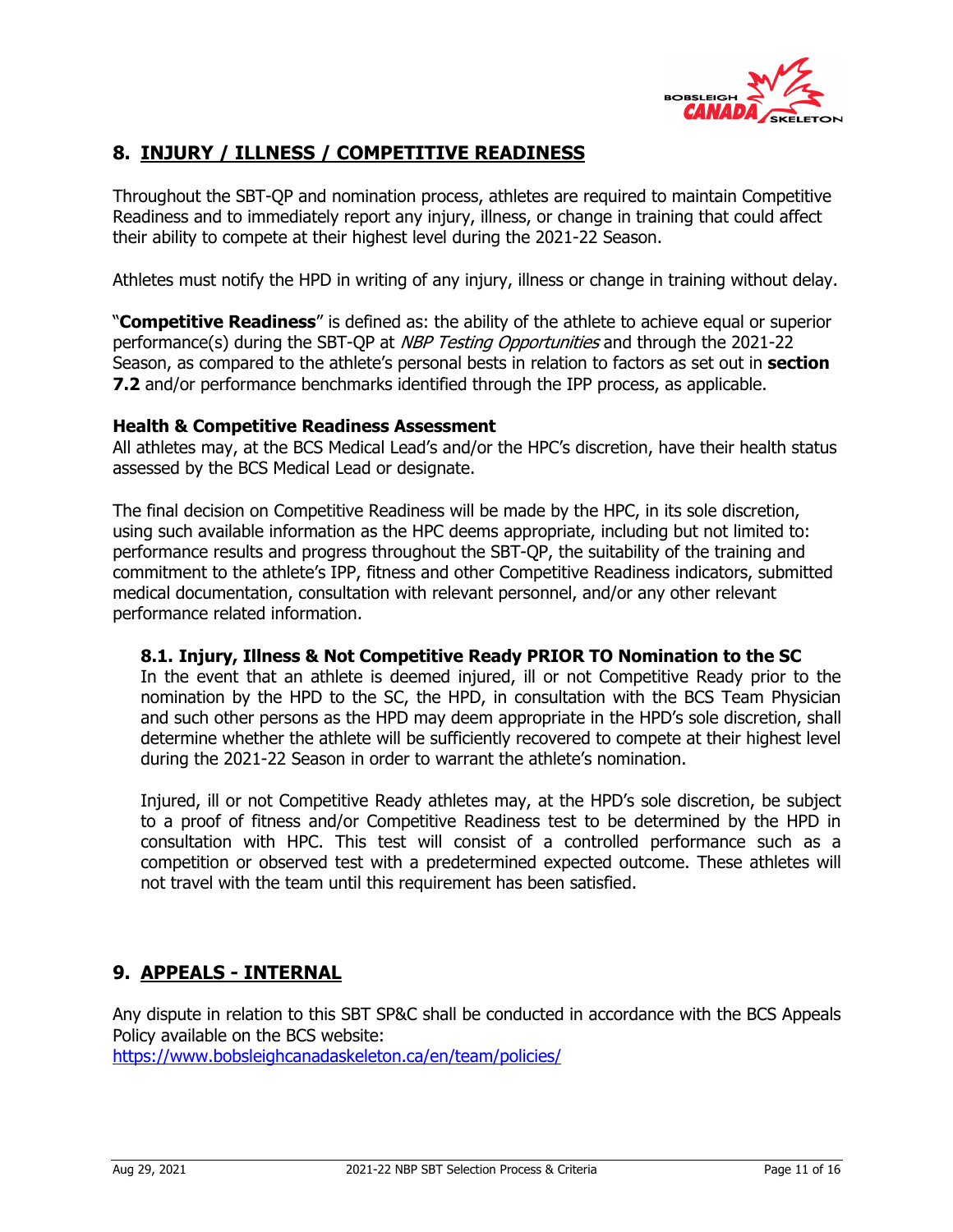

## **APPENDIX A – PILOT PUSH TESTING EVALUATION (PPTE) SCORE**

## **1. POINTS**

Men's pilots will perform Individual Push Tests according to the pilot bar position push testing protocols.

Women's pilots will perform Individual Push Tests according to the pilot bar and monobob push testing protocols.

Push testing protocols will be communicated by email prior to the start of any Individual Push Test.

For each Individual Push Test performed, the single best start time will be recorded and ranked by points awarded, according to **Table 1**, with the lowest start time being of the highest rank.

| <b>POINTS TABLE</b>    |               |  |  |  |  |  |  |  |  |
|------------------------|---------------|--|--|--|--|--|--|--|--|
| <b>Start Time Rank</b> | <b>Points</b> |  |  |  |  |  |  |  |  |
| 1 <sup>st</sup>        | 10            |  |  |  |  |  |  |  |  |
| 2 <sub>nd</sub>        | 6             |  |  |  |  |  |  |  |  |
| 3 <sup>rd</sup>        |               |  |  |  |  |  |  |  |  |
| 4 <sup>th</sup>        | 3             |  |  |  |  |  |  |  |  |
| 5 <sup>th</sup>        | 2             |  |  |  |  |  |  |  |  |
| 5 <sup>th</sup>        |               |  |  |  |  |  |  |  |  |
|                        | Table 1       |  |  |  |  |  |  |  |  |

### **Bonus Points**

The best three start times will be averaged for each Individual Push Test performed. Bonus points will be awarded, per Individual Push Test performed, with an additional 1/10th of a point being allocated for each 1/100th of a second ahead of the average start time.

**Example: Monobob Individual Push Test – Start Time 1st ranked – 5.45 sec, 2nd ranked – 5.55 sec, 3rd ranked – 5.59 sec. Average time is 5.53 sec. 1st place athlete is 0.08 sec ahead of the average time therefore receives an additional 0.8 pts.**

Total combined points will be used to rank Pilots.

## **2. TIES**

In the event of a tie in total Points, the tie will be broken by the pilots' respective single best Individual Push Test start speed. The Pilot with the *highest* start speed will be deemed to be the Pilot of higher rank.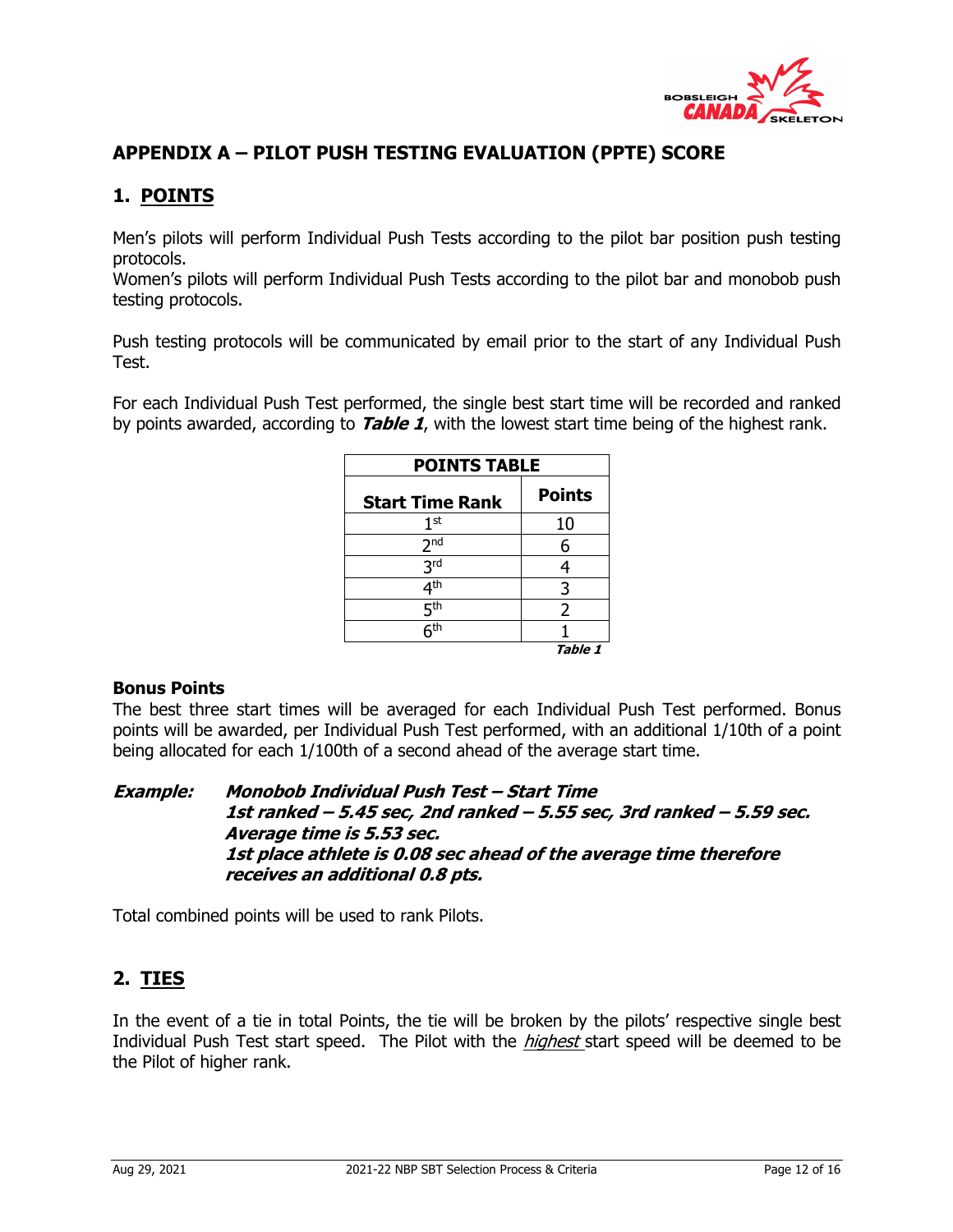

## **APPENDIX B – SBT POSITION DESIGNATION TABLES**

|                                                     | <b>WOMEN'S</b>                                          |                                                                                                                                                   | <b>DESIGNATION OF SBT POSITIONS</b>                                                                                                                                                                                                                                                                                                                                                     |                                                                                                                                                                                                                                                                                                                                                                                        |
|-----------------------------------------------------|---------------------------------------------------------|---------------------------------------------------------------------------------------------------------------------------------------------------|-----------------------------------------------------------------------------------------------------------------------------------------------------------------------------------------------------------------------------------------------------------------------------------------------------------------------------------------------------------------------------------------|----------------------------------------------------------------------------------------------------------------------------------------------------------------------------------------------------------------------------------------------------------------------------------------------------------------------------------------------------------------------------------------|
|                                                     | <b>BOBSLEIGH</b>                                        | <b>SBT Position #1</b>                                                                                                                            | <b>SBT Position #2</b>                                                                                                                                                                                                                                                                                                                                                                  | <b>SBT Position #3</b>                                                                                                                                                                                                                                                                                                                                                                 |
|                                                     | If Three $(3)$<br><b>SBT Positions</b><br><b>Filled</b> |                                                                                                                                                   | If SBT Position 1 is designated to<br>a Pilot through Pre-Selection, SBT<br>Position 2 shall be designated to<br>the highest ranked Pilot based on<br>women's PPTE score, otherwise it<br>shall be designated to the second<br>highest ranked Pilot based on<br>women's PPTE score.                                                                                                     | Designated by the HPC, at its sole<br>discretion, to any Pilot at any time,<br>otherwise if SBT Position 1 is<br>designated to a Pilot through Pre-<br>Selection, SBT Position 3 shall be<br>designated to the second highest<br>ranked Pilot based on women's<br>PPTE score, otherwise it shall be<br>designated to the third highest<br>ranked Pilot based on women's<br>PPTE score. |
| SBT POSITIONS BCS FILLS<br>$\overline{5}$<br>NUMBER | If Two $(2)$<br><b>SBT Positions</b><br><b>Filled</b>   | Designated to a Pilot<br>eligible for Pre-<br>Selection otherwise<br>designated to the<br>highest ranked Pilot<br>based on women's<br>PPTE score. | Designated by the HPC, at its sole<br>discretion, to any Pilot at any<br>time, otherwise if SBT Position 1<br>is designated to a Pilot through<br>Pre-Selection, SBT Position 2 shall<br>be designated to the highest<br>ranked Pilot based on women's<br>PPTE score results, otherwise it<br>shall be designated to the second<br>highest ranked Pilot based on<br>women's PPTE score. |                                                                                                                                                                                                                                                                                                                                                                                        |
|                                                     | If One $(1)$<br><b>SBT Positions</b><br><b>Filled</b>   |                                                                                                                                                   |                                                                                                                                                                                                                                                                                                                                                                                         |                                                                                                                                                                                                                                                                                                                                                                                        |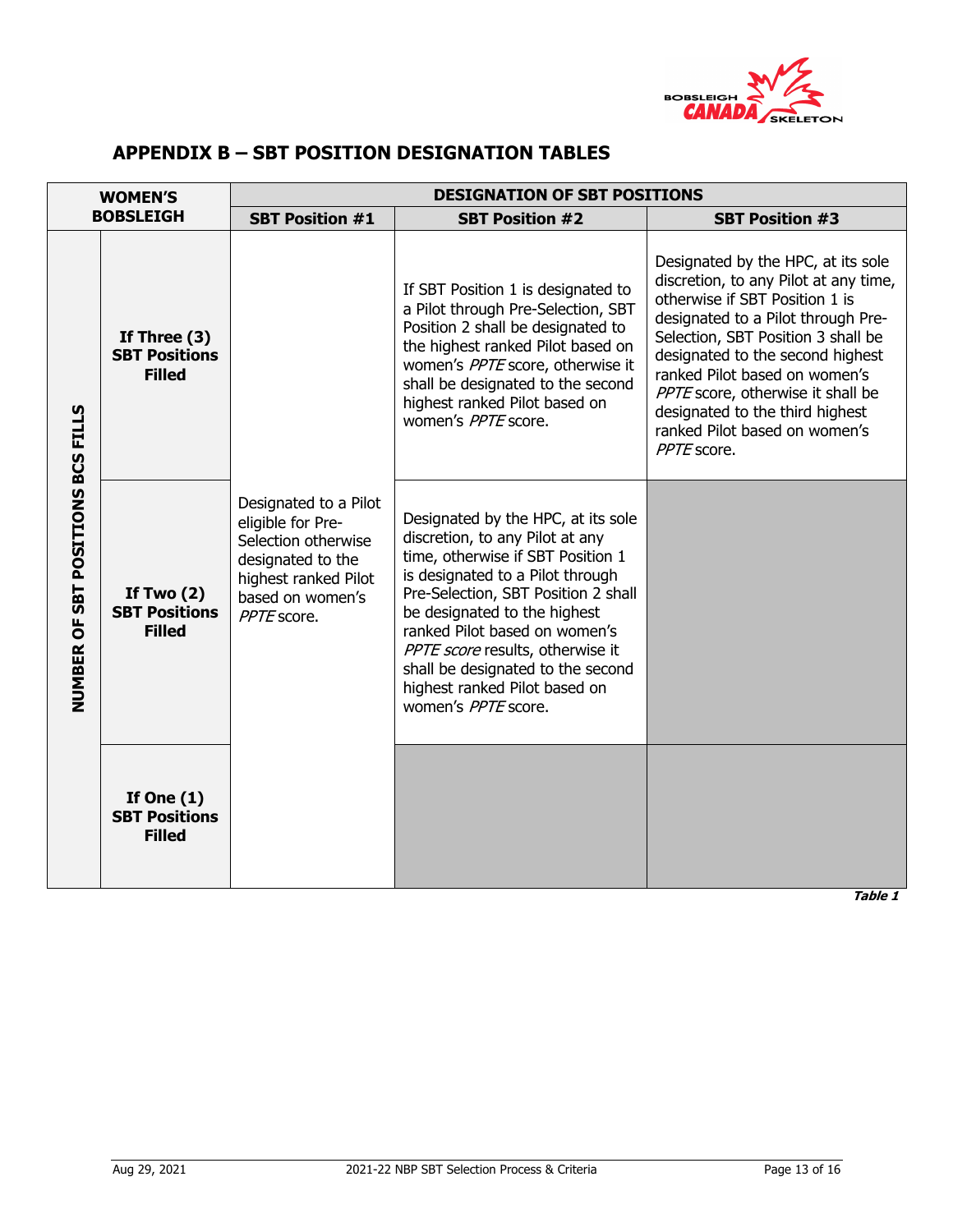

|                                   |                                                         |                                                                                                                                                 | <b>DESIGNATION OF SBT POSITIONS</b>                                                                                                                                                                                                                                                                                                                                         |                                                                                                                                                                                                                                                                                                                                                                                    |
|-----------------------------------|---------------------------------------------------------|-------------------------------------------------------------------------------------------------------------------------------------------------|-----------------------------------------------------------------------------------------------------------------------------------------------------------------------------------------------------------------------------------------------------------------------------------------------------------------------------------------------------------------------------|------------------------------------------------------------------------------------------------------------------------------------------------------------------------------------------------------------------------------------------------------------------------------------------------------------------------------------------------------------------------------------|
|                                   | <b>MEN'S BOBSLEIGH</b>                                  | <b>SBT Position #1</b>                                                                                                                          | <b>SBT Position #2</b>                                                                                                                                                                                                                                                                                                                                                      | <b>SBT Position #3</b>                                                                                                                                                                                                                                                                                                                                                             |
|                                   | If Three $(3)$<br><b>SBT Positions</b><br><b>Filled</b> |                                                                                                                                                 | If SBT Position 1 is designated to<br>a Pilot through Pre-Selection, SBT<br>Position 2 shall be designated to<br>the highest ranked Pilot based on<br>men's PPTE score, otherwise it<br>shall be designated to the second<br>highest ranked Pilot based on<br>men's PPTE score.                                                                                             | Designated by the HPC, at its sole<br>discretion, to any Pilot at any time,<br>otherwise if SBT Position 1 is<br>designated to a Pilot through Pre-<br>Selection, SBT Position 3 shall be<br>designated to the second highest<br>ranked Pilot based on men's PPTE<br>score, otherwise it shall be<br>designated to the third highest<br>ranked Pilot based on men's PPTE<br>score. |
| NUMBER OF SBT POSITIONS BCS FILLS | If Two $(2)$<br><b>SBT Positions</b><br><b>Filled</b>   | Designated to a Pilot<br>eligible for Pre-<br>Selection otherwise<br>designated to the<br>highest ranked Pilot<br>based on men's PPTE<br>score. | Designated by the HPC, at its sole<br>discretion, to any Pilot at any<br>time, otherwise if SBT Position 1<br>is designated to a Pilot through<br>Pre-Selection, SBT Position 2 shall<br>be designated to the highest<br>ranked Pilot based on men's PPTE<br>score, otherwise it shall be<br>designated to the second highest<br>ranked Pilot based on men's PPTE<br>score. |                                                                                                                                                                                                                                                                                                                                                                                    |
|                                   | If One $(1)$<br><b>SBT Positions</b><br><b>Filled</b>   |                                                                                                                                                 |                                                                                                                                                                                                                                                                                                                                                                             |                                                                                                                                                                                                                                                                                                                                                                                    |

**Table 2**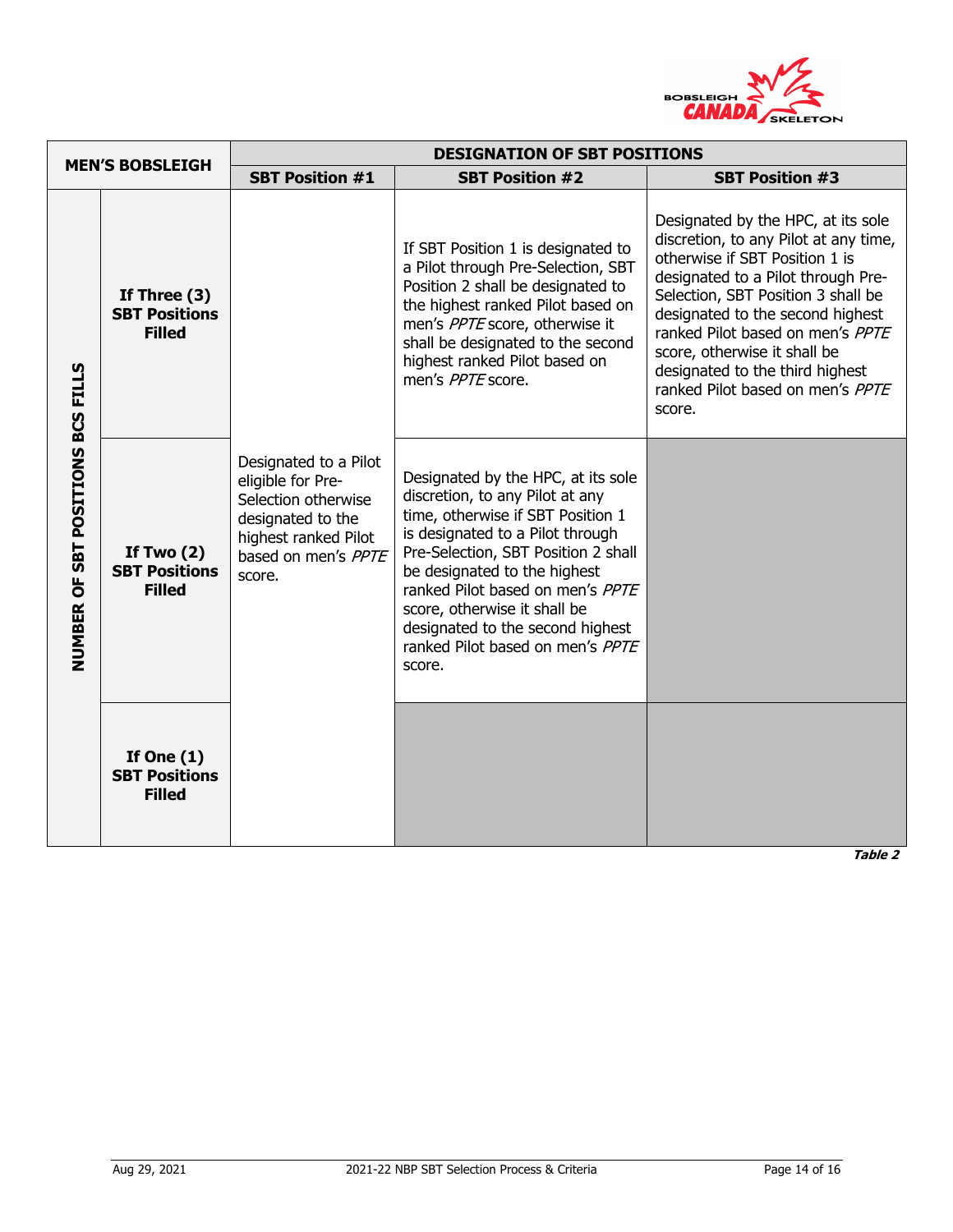

| 0m Fly (sec)                   |             |  |  |  | 58858                                                                                                                                                                                                                                                                                                                                                                                                        |                |                | 88            |  | 858838            |     |      | $\overline{5}$ | $50^{\circ}$  |                                                                                                                                                                                                                                                                                                                                                                                                                                                                            |    |                 | $\overline{r}$ |       |     |     | 55                                                                           |
|--------------------------------|-------------|--|--|--|--------------------------------------------------------------------------------------------------------------------------------------------------------------------------------------------------------------------------------------------------------------------------------------------------------------------------------------------------------------------------------------------------------------|----------------|----------------|---------------|--|-------------------|-----|------|----------------|---------------|----------------------------------------------------------------------------------------------------------------------------------------------------------------------------------------------------------------------------------------------------------------------------------------------------------------------------------------------------------------------------------------------------------------------------------------------------------------------------|----|-----------------|----------------|-------|-----|-----|------------------------------------------------------------------------------|
|                                |             |  |  |  |                                                                                                                                                                                                                                                                                                                                                                                                              |                |                |               |  |                   |     |      |                |               |                                                                                                                                                                                                                                                                                                                                                                                                                                                                            |    |                 |                |       |     |     |                                                                              |
| $(\sec)$                       | <u>ိ</u> ေ  |  |  |  |                                                                                                                                                                                                                                                                                                                                                                                                              |                |                |               |  | 85883985888888888 |     |      |                |               | $\frac{1}{2}$ $\frac{1}{2}$ $\frac{1}{2}$ $\frac{1}{2}$ $\frac{1}{2}$ $\frac{1}{2}$ $\frac{1}{2}$                                                                                                                                                                                                                                                                                                                                                                          |    |                 |                | 783   |     |     | 8585                                                                         |
| 45m Fly                        |             |  |  |  |                                                                                                                                                                                                                                                                                                                                                                                                              |                |                |               |  |                   |     |      |                |               |                                                                                                                                                                                                                                                                                                                                                                                                                                                                            |    |                 |                |       |     |     | 3.63<br>3.64<br>3.65                                                         |
|                                | $rac{8}{9}$ |  |  |  | 2 2 2 2 2 2 2 2 2 2 2 2 2                                                                                                                                                                                                                                                                                                                                                                                    |                |                |               |  | 858838            |     |      |                | 587           | $77$<br>$78$                                                                                                                                                                                                                                                                                                                                                                                                                                                               |    | 727             |                |       | 78  |     | 8582                                                                         |
| 60m (sec)                      |             |  |  |  |                                                                                                                                                                                                                                                                                                                                                                                                              |                |                |               |  |                   |     |      |                |               |                                                                                                                                                                                                                                                                                                                                                                                                                                                                            |    |                 |                |       |     |     |                                                                              |
|                                |             |  |  |  |                                                                                                                                                                                                                                                                                                                                                                                                              |                |                |               |  |                   |     |      |                |               | $\frac{27}{77}$                                                                                                                                                                                                                                                                                                                                                                                                                                                            |    | $\frac{75}{77}$ |                | 지 2 5 |     |     | 8585                                                                         |
|                                |             |  |  |  |                                                                                                                                                                                                                                                                                                                                                                                                              |                |                |               |  |                   |     |      |                |               |                                                                                                                                                                                                                                                                                                                                                                                                                                                                            |    |                 |                |       |     |     | $5.\overline{8}$<br>$5.\overline{8}$<br>$5.\overline{8}$<br>$5.\overline{8}$ |
|                                |             |  |  |  | 288888838                                                                                                                                                                                                                                                                                                                                                                                                    |                | $\overline{a}$ | $\frac{8}{2}$ |  | 882               |     | 2223 |                | 587           |                                                                                                                                                                                                                                                                                                                                                                                                                                                                            | 75 | 772             |                |       | 700 |     | 8582                                                                         |
|                                |             |  |  |  |                                                                                                                                                                                                                                                                                                                                                                                                              |                |                |               |  |                   |     |      |                |               | 2012   2013   2013   2013   2013   2020   2020   2020   2020   2020   2020   2020   2020   2020   2020   202<br>  2020   2020   2020   2020   2020   2020   2020   2020   2020   2020   2020   2020   2020   2020   2020   202                                                                                                                                                                                                                                             |    |                 |                |       |     |     |                                                                              |
|                                |             |  |  |  |                                                                                                                                                                                                                                                                                                                                                                                                              |                |                |               |  |                   |     |      |                |               | $\frac{27}{77}$                                                                                                                                                                                                                                                                                                                                                                                                                                                            |    | $75$ $72$       |                | 지원    |     |     | 8888                                                                         |
|                                |             |  |  |  |                                                                                                                                                                                                                                                                                                                                                                                                              |                |                |               |  |                   |     |      |                |               |                                                                                                                                                                                                                                                                                                                                                                                                                                                                            |    |                 |                |       |     |     |                                                                              |
| ng (m)                         |             |  |  |  |                                                                                                                                                                                                                                                                                                                                                                                                              |                |                |               |  |                   |     |      |                |               | $\frac{1}{2}$ $\frac{1}{2}$ $\frac{1}{2}$ $\frac{1}{2}$ $\frac{1}{2}$ $\frac{1}{2}$ $\frac{1}{2}$                                                                                                                                                                                                                                                                                                                                                                          |    |                 |                | 지지    |     |     | 8580                                                                         |
|                                |             |  |  |  |                                                                                                                                                                                                                                                                                                                                                                                                              |                |                |               |  |                   |     |      |                |               | <u>Islaisis sisilista sisilista sisilaisista sisilaisista sisilaisista sisilaisista sisilaisista sisilaisista si</u>                                                                                                                                                                                                                                                                                                                                                       |    |                 |                |       |     |     |                                                                              |
|                                |             |  |  |  | $\begin{array}{r}\n 68 \\ \hline\n 100 \\ \hline\n 100 \\ \hline\n 100 \\ \hline\n 100 \\ \hline\n 100 \\ \hline\n 100 \\ \hline\n 100 \\ \hline\n 100 \\ \hline\n 100 \\ \hline\n 100 \\ \hline\n 100 \\ \hline\n 100 \\ \hline\n 100 \\ \hline\n 100 \\ \hline\n 100 \\ \hline\n 100 \\ \hline\n 100 \\ \hline\n 100 \\ \hline\n 100 \\ \hline\n 100 \\ \hline\n 100 \\ \hline\n 100 \\ \hline\n 100 \\ \$ | $\overline{9}$ |                |               |  | 88.8              | 838 | 82   |                | $\frac{8}{5}$ |                                                                                                                                                                                                                                                                                                                                                                                                                                                                            |    |                 |                |       |     | 880 |                                                                              |
|                                |             |  |  |  |                                                                                                                                                                                                                                                                                                                                                                                                              |                |                |               |  |                   |     |      |                |               |                                                                                                                                                                                                                                                                                                                                                                                                                                                                            |    |                 |                |       |     |     |                                                                              |
| es<br>001<br>001<br>001<br>001 |             |  |  |  | $\frac{1}{2}$ $\frac{1}{2}$ $\frac{1}{2}$ $\frac{1}{2}$ $\frac{1}{2}$ $\frac{1}{2}$ $\frac{1}{2}$ $\frac{1}{2}$ $\frac{1}{2}$ $\frac{1}{2}$                                                                                                                                                                                                                                                                  |                |                | នី ឌ          |  | 858838            |     |      |                | 587           |                                                                                                                                                                                                                                                                                                                                                                                                                                                                            |    | $75$ $72$       |                |       | 78  |     | 8585                                                                         |
|                                |             |  |  |  |                                                                                                                                                                                                                                                                                                                                                                                                              |                |                |               |  |                   |     |      |                |               | $\frac{1}{2} \left( \frac{1}{2} \left  \frac{1}{2} \right  \frac{1}{2} \left  \frac{1}{2} \right  \left  \frac{1}{2} \right  \left  \frac{1}{2} \right  \left  \frac{1}{2} \right  \left  \frac{1}{2} \right  \left  \frac{1}{2} \right  \left  \frac{1}{2} \right  \left  \left  \frac{1}{2} \right  \left  \left  \frac{1}{2} \right  \left  \left  \frac{1}{2} \right  \left  \left  \left  \frac{1}{2} \right  \left  \left  \left  \frac{1}{2} \right  \left  \left $ |    |                 |                |       |     |     |                                                                              |

# **APPENDIX C – APE SCORING TABLES**

|             | 30-60m Fly (sec)     | 8     | $90$                        | 38                 | 5                        | $\mathbf{S}$  | S            | 2                       | 3                                                                                                               | 92      | 5                       | ္တ      | 89            | 88                  | 57                       | 86        | 85               | $\overline{\mathbf{3}}$ | 3                                   | 32    | 5                       | 8         | 79           | 78                   | E                                                                            | 76   | 75    | Ľ,        | 73           | 72    | 7                   | g     | 69        | 68   | 5    | 8    | 65              |
|-------------|----------------------|-------|-----------------------------|--------------------|--------------------------|---------------|--------------|-------------------------|-----------------------------------------------------------------------------------------------------------------|---------|-------------------------|---------|---------------|---------------------|--------------------------|-----------|------------------|-------------------------|-------------------------------------|-------|-------------------------|-----------|--------------|----------------------|------------------------------------------------------------------------------|------|-------|-----------|--------------|-------|---------------------|-------|-----------|------|------|------|-----------------|
|             |                      | 2.85  | 2.86                        | 2.87               | 2.88                     | 2.89          | 2.90         | 2.91                    | 2.92                                                                                                            | 2.93    | 2.94                    | 2.95    | 2.96          | 2.97                | 2.98                     | 2.99      | 3.00             | 3.01                    | 3.02                                | 3.03  | 3.04                    | 3.05      | 3.06         | 3.07                 | 3.08                                                                         | 3.09 | 3.10  | 픘         | 3.12         | 3.13  | 3.14                | 3.15  | 3.16      | 3.17 | 3.18 | 3.19 | 3.20            |
|             |                      | ខ្ព   | $\mathbf{S}$                | 8                  | 56                       | 96            | 96           | 2                       | 3                                                                                                               | 92      | 5                       | ္တ      | 89            | 88                  | 5                        | 86        | 85               | 3                       | 83                                  | 3     | 。                       | 8         | 79           | 78                   | r                                                                            | ۴    | 75    | π         | 13           | 12    | И                   | 2     | 8         | 8    | 5    | 8    | SS <sub>1</sub> |
|             | 15-45m Fly (sec)     | 2.90  | 2.91                        | 2.92               | 2.93                     | 2.94          | 2.95         | 2.96                    | 2.97                                                                                                            | 2.98    | 2.99                    | 3.00    | 5.01          | 3.02                | 3.03                     | 3.04      | 3.05             | 3.06                    | 3.07                                | 3.08  | 3.09                    | 3.10      | 3.11         | 3.12                 | 3.13                                                                         | 3.14 | 3.15  | 3.16      | 3.17         | 3.18  | 3.19                | 3.20  | 3.21      | 3.22 | 3.23 | 3.24 | 3.25            |
|             |                      | å     | 8 <sup>o</sup>              | $\mathbf{3}$       | $\overline{\phantom{a}}$ | $\mathbf{S}$  |              | \$38                    |                                                                                                                 | 52      | 5                       |         | $\frac{8}{3}$ | 8                   | $\sqrt{8}$               | 86        | $_{85}^{\circ}$  | 2                       |                                     | 32    | $\overline{\mathbf{a}}$ | $\tt{so}$ | 79           | 78                   | 77                                                                           | 76   | 75    | χ         | $\mathbf{r}$ | 72    | π                   | R     | $\tt{63}$ | 8    | 67   | 8    | 65              |
|             | 60m (sec)            |       |                             |                    |                          |               |              |                         |                                                                                                                 |         |                         |         |               |                     |                          |           |                  |                         |                                     |       |                         |           |              |                      |                                                                              |      |       |           |              |       |                     |       |           |      |      |      |                 |
|             |                      | 6.40  | 5.41                        | 6.42               | 6.43                     | 34            |              | 6.45                    |                                                                                                                 | 6.48    | 6.49                    | 6.50    | 6.51          | 6.52                |                          | 6.54      | 6.55             | 6.56                    | 6.57                                | 6.58  | 6.59                    | 6.60      | 6.61         | 6.62                 | 6.63                                                                         |      | 6.65  | 6.66      | 6.67         | 6.68  | 6.69                | 6.70  | 6.71      | 6.72 | 6.73 | 6.74 | 6.75            |
| 品式          |                      |       | $\frac{8}{9}$               | $\pmb{\mathsf{S}}$ | $5\overline{6}$          | $\mathbf{S}$  | $\mathbf{S}$ |                         | 38                                                                                                              | 92      | 5                       |         | 888           |                     | $\sqrt{8}$               | 86        | $_{85}$          | 3                       |                                     | 32    | $\overline{\mathbf{5}}$ | $\tt s$   |              | $\frac{27}{18}$      |                                                                              |      |       | $75$ $73$ |              | 72    | $\overline{\kappa}$ | R     | G9        | 8    | 67   | 8    | 8               |
|             | 45m (sec)            | 4.95  | 4,96                        | 4.97               | 4.98                     | $\frac{3}{4}$ | $rac{8}{3}$  |                         |                                                                                                                 |         |                         | 58.38   |               |                     |                          |           | 5.10             | 5.11                    | 5.12                                | 5.13  | 5.14                    |           |              | នីនីដីនីនីងីដីដីដីដី |                                                                              |      |       |           |              |       |                     |       | 5.26      | 5.27 | 5.28 | 5.29 | 5.30            |
|             |                      |       | $\frac{8}{9}$               | $\pmb{\mathsf{S}}$ | $\overline{\phantom{a}}$ | $\mathbf{S}$  | $\mathbf{3}$ | 2                       | $\overline{3}$                                                                                                  | ă,      | 5                       | ន       | $\tt{3}$      | $_{\rm 33}^{\rm o}$ | $\overline{\phantom{0}}$ | $_{8}$    | $\mathbf{^{83}}$ | $\overline{\mathbf{3}}$ |                                     | 325   |                         |           | 878          |                      | 77                                                                           | 76   | 75    | z,        | 73           | 72    | Z                   | 20    | $\tt{63}$ | 8    | 57   | 8    | SS              |
|             | 30m (sec)            | 3.55  | 3.56                        |                    |                          | 3.59          | 3.60         |                         | 3.62                                                                                                            | 3.63    | 3.64                    | 3.65    | 3.66          | 3.67                | 3.68                     | 3.69      |                  |                         |                                     |       |                         | 3.75      | 3.76         | 3.77                 | 3.78                                                                         |      | 3.80  |           | 3.82         | 3.83  | 3.84                | 3.85  |           | 3.87 |      |      | 3.90            |
|             |                      |       |                             | 3.57               | 3.58                     |               |              | 3.61                    |                                                                                                                 |         |                         |         |               |                     |                          |           | 3.70             | $\frac{7}{3}$           | 3.72                                | 3.73  | 3.74                    |           |              |                      |                                                                              |      |       | 3.81      |              |       |                     |       | 3.86      |      | 3.88 | 3.89 |                 |
|             | 15m (sec             |       | $\frac{8}{2}$ $\frac{8}{3}$ |                    | ${\bf 97}$               |               | 8832         |                         |                                                                                                                 | 92      | $\overline{\mathbf{5}}$ | $\tt S$ | $\pmb{39}$    | $_{\rm 33}^{\rm o}$ | $\overline{\textbf{87}}$ | 86        | 85               | 2                       | $\mathop{\mathbb{S}}$               | $82$  | $\overline{\text{so}}$  | 8         | $\mathbb{R}$ | 78                   | 77                                                                           | 76   | 75    | χ         | 73           | 72    | r.                  | 2     | 8         | 8    | 5    | 8    | 65              |
|             |                      | 2.05  | 2.06                        | 2.07               | 2.08                     |               |              |                         | $\frac{1}{2}$ $\frac{1}{2}$ $\frac{1}{2}$ $\frac{1}{2}$ $\frac{1}{2}$ $\frac{1}{2}$ $\frac{1}{2}$ $\frac{1}{2}$ |         |                         | 2.15    | 2.16          |                     | $2.18$<br>$2.19$         |           | 2.20             | 2.21                    |                                     |       |                         |           |              |                      |                                                                              |      |       |           |              |       |                     |       |           | 2.37 | 2.38 | 2.39 |                 |
| Ġ           | $(m)$ Buo-           |       | 588                         |                    | $\overline{\phantom{a}}$ | $\mathbf{S}$  | S            | 2                       | $\overline{3}$                                                                                                  | 92      | 5                       | ន       | $\tt{33}$     |                     | 88.8                     |           | $\mathbf{^{83}}$ | 3                       | $\mathop{\mathbb{S}}$               | 82    | 51                      | 8         | 79           | 78                   | r                                                                            | 76   | 75    | χ         | 73           | 72    | г                   | 20    | $\tt{63}$ | 8    | 5    | 8    | 8               |
| ELASTIC STI | Standing             | 3.35  | 3.33                        | 3.31               | 3.29                     | 3.27          |              | 3.25                    | 3.21                                                                                                            | 3.19    | 3.17                    | 3.15    | 3.12          | 3.09                |                          | 3.06      | 3.00             | 2.97                    | 2.94                                | 2.91  | 2.88                    | 2.85      | 2.82         | 2.79                 | 2.76                                                                         |      | 2.70  | 2.67      | 2.64         | 2.61  | 2.58                | 2.55  | 2.52      | 2.49 | 2.46 | 2.43 | 2.40            |
|             |                      |       | $\frac{8}{9}$               | 8                  | 26                       | 96            | 3            | 3                       | 3                                                                                                               | 92      | 2                       | 8       | 89            | 3                   | 57                       | 86        | 85               | 2                       | 83                                  | 3     | 5                       | 8         | 79           | 78                   | 77                                                                           | 76   | 75    | z,        | 73           | 72    | π                   | 20    | 69        | 68   | 5    | 8    | $\mathbb{S}^5$  |
|             | 3RM Front Squat (kg) |       |                             |                    |                          |               |              |                         |                                                                                                                 |         |                         |         |               |                     |                          |           |                  |                         |                                     |       |                         |           |              |                      |                                                                              |      |       |           |              |       |                     |       |           |      |      |      |                 |
|             |                      | 200.0 | 195.0                       | 190.0              | 185.0                    | 180.0         | 175.0        | 170.0                   | 165.0                                                                                                           | 160.0   | 155.0                   | 150.0   | 145.0         | 140.0               | 135.0                    | 130.0     | 125.0            | 120.0                   | 115.0                               | 110.0 | 105.0                   | 100,0     | 95.0         | 90.0                 | 85.0                                                                         | 80.0 | 75.0  | 70.0      | 65.0         | 60.0  | 55.0                | 50.0  | 45.0      | 40.0 | 35.0 | 30.0 | 25.0            |
|             | 1RM Power Clean (kg) |       | $\frac{8}{9}$               | 8                  | 5                        | $\mathbf{S}$  | 3            | $\overline{\mathbf{3}}$ | $\overline{\phantom{0}}$                                                                                        | $_{92}$ | 5                       |         | 58            | 88                  | $\overline{\phantom{a}}$ | <b>86</b> | 85               | 3                       | $\mathop{\mathrm{^{33} }}\nolimits$ | 32    | $\overline{\text{so}}$  | 8         | $\mathbf{r}$ |                      | $\frac{2}{2}$                                                                | ۴    | 75    | z,        | 73           | 72    | π                   | R     | 69        | 8    | 67   | 8    | $\mathbb{S}^5$  |
|             |                      | 175.0 | 172.5                       | 170.0              | 167.5                    | 165.0         | 162.5        | 160.0                   | 157.5                                                                                                           | 155.0   | 152.5                   | 150.0   | 147.5         | 145.0               | 142.5                    | 140.0     | 137.5            | 135.0                   | 132.5                               | 130.0 | 127.5                   | 125.0     | 122.5        |                      | $\begin{array}{r}\n 120.0 \\ \hline\n 117.5 \\ \hline\n 115.0\n \end{array}$ |      | 112.5 | 110.0     | 107.5        | 105.0 | 102.5               | 100.0 | 97.5      | 95.0 | 92.5 | 90.0 | 87.5            |

**Bobsleigh CANADA Skeleton**